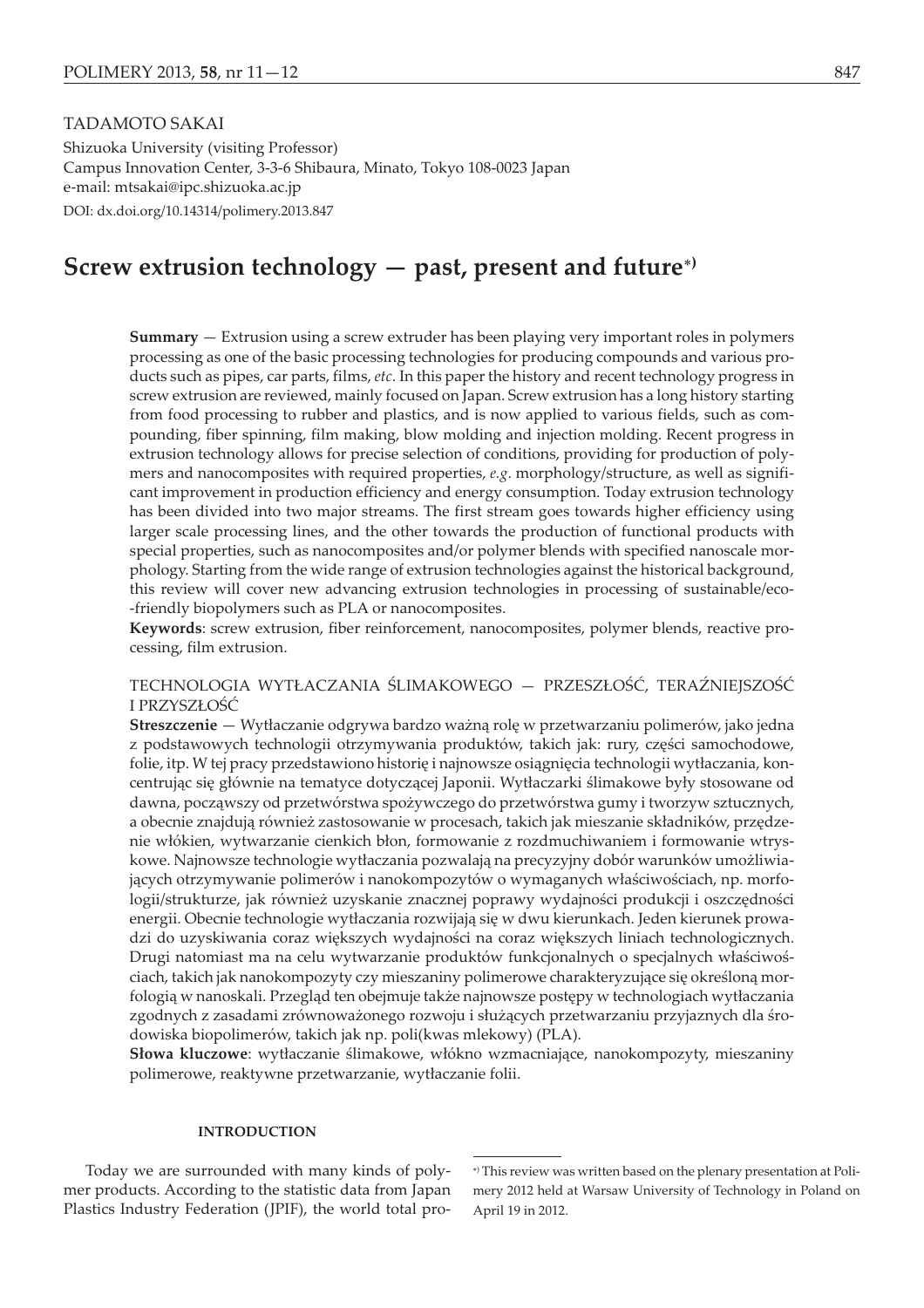

*Fig. 1. Total polymer processing scheme from the polymerization to final products*

duction of plastics was 256 million tons/year in 2010. With the production growth, the average world consumption of plastics per head has jumped up from 10 kg in 1980 to 40 kg in 2010. The growing trends are much steeper in the developing countries such as China or India. On the other hand, Japan has changed the target from mass-consumption to sustainably consuming country, taking into account high recycling ratio.

Figure 1 shows the total map of polymer related industries concerning polymer processing technologies mainly for thermoplastic materials. The trends in the major polymer industry have been advancing in two different directions. One is the mass production with the aim to reduce cost, for example 60—100 tons/h production capacity of polyolefin pellets. The other direction is production of high added value functional products with small/medium production capacity.

The largest polymers consumption (25—30 % of the total production) relates to packaging and containers, and on the other hand the consumption related to automobile parts is 8—10 %. Today, about 1 billion cars are used in the world by so-called "automobile dependent society", and the car number is remarkably increasing every year. Typical plastic car parts are, for example fuel tank, bumper, door trim and instrument panel. According to JPIF, the average polymer use for a passenger car in Japan was only 2 % in 1980, but it increased to 8 % in 2001

and to 10 % in 2010. Regarding various polymer materials for cars, the use of polypropylene has rapidly increased, but meanwhile consumption of poly(vinyl chloride) drastically decreased owing to the environmental recycling issues. Recent remarkable trends are the increase in the use of polypropylene, engineering polymers such as polycarbonate and newly emerging biopolymers.

The technological advancements in processing have been playing very important roles in the massive growth of polymers applications in the wide ranges of industries, in particular, automobile industry [1]. In production of car parts, major molding processes are injection molding and blow molding, but extrusion plays also an important role in compounding prior to the final forming of various car parts.

## **VARIOUS FUNCTIONS OF A SCREW TYPE EXTRUDER**

As shown in Fig. 1, key equipment for polymer processing is a screw type extruder, which is used for compounding, extrusion, blow molding and injection molding. Figure 2 shows various kinds of screw type extruders widely used in the polymer industry. The screw extruders have been utilized as food and ceramic processors for long years. Major extruders are generally classified with a single-screw and a twin-screw type. A batch type mixer and multi-screw extruder (with more than three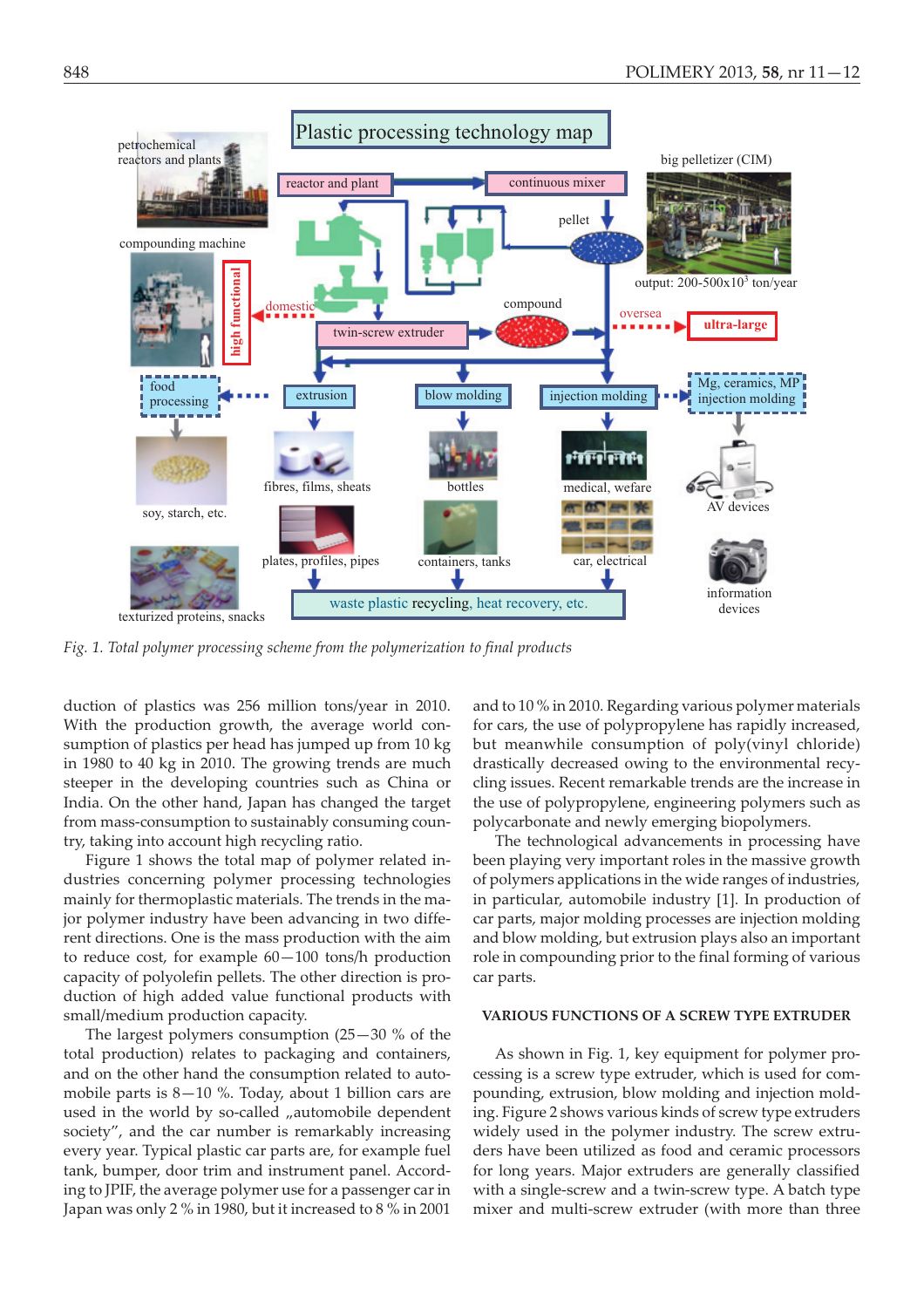

*Fig. 2. The classification of continuous type screw extruders*

screws) are only limited to use in small scale production or special applications. A single-screw extruder is widely applied to general polymer processing, such as blow molding, film making and injection molding. On the other hand, a twin-screw extruder is mainly used for compounding of various fibers, nano-size fillers and polymer blending prior to final molding. Key functions of screw type extruders are:

- conveyor for particles, granules and viscous fluids,
- melter for organic and inorganic particles,
- pressure riser for highly viscous fluids,
- mixer for granules and highly viscous fluids,
- grinder for granules, fibers and fine particles,
- reactor for particles and highly viscous fluids,
- devolatilizer for highly viscous fluids,
- squeezer for particles, granules and viscous fluids,
- heat-exchanger for particles and viscous fluids,
- crystallizer for organic and inorganic fluids,
- dryer for organic and inorganic particles and fluids,
- continuous pyrolizer for organic materials.

**T a b l e 1. Functional comparisons between a single-screw extruder and a twin-screw one**

| Single-screw                         | Twin-screw                                 |
|--------------------------------------|--------------------------------------------|
| Fair feeding                         | good feeding                               |
| Flood feeding                        | starve feeding                             |
| Fair melting                         | good melting                               |
| Fair mixing (distributive<br>mixing) | good distributive and<br>dispersive mixing |
| Non-self wiping                      | self wiping                                |
| Non-modular design                   | modular design (flexible)                  |
| Fair degassing                       | good degassing                             |
| Good pressurization                  | limited pressurization                     |

Using these functions the control of the microstructure and the chemical modification of polymers are performed, as well as filler compounding. Table 1 explains the comparison between a single-screw extruder and a twin-screw one. Generally a twin-screw extruder has higher melting, mixing and devolatilization capability

than a single-screw one. Owing to the recent high demand for higher additional-value production and lower consumption of energy used for processing, the application of a twin-screw extruder has been rapidly increasing, mainly in film/sheet extrusion so as to rationalize a conventional single-screw extrusion process line.

#### **Technological progress of single-screw extrusion**

The first single-screw extruder for polymers was produced in 1951 in Japan for extrusion of wire/cable coating from low density polyethylene. Since then, many kinds of single-screw extruders have been manufactured and used for example, for fiber-spinning of polyamide and polyester and for film-making of poly(vinyl chloride) and polyolefin.

A single-screw extruder is roughly composed of three zones, that is, solid conveying, melting and melt conveying (metering). Theoretical simulation on single-screw extrusion was started for molten polymer flow in the metering section by Carley *et al.* in 1953 [2]. Furthermore the first melting theory was published by Tadmor in 1966 [3]. However, practical extrusion behavior is normally more complicated than such theoretical models. Therefore various theories concerning molten polymer flow, melting and solid conveying in single-screw extruder have been reported until now [4].

Thanks to the technological progress in extrusion, a lot of mixing elements for a single-screw extruder have been developed and recent theoretical simulation allows analyzing three-dimensional and non-isothermal flow and mixing behaviors. In addition to recent progress in theoretical simulation techniques, the utilization of extensional flow mixing is becoming popular as well as shear flow mixing.

## **Technological progress of twin-screw extrusion**

Following the increase in plastics consumption, the demand for larger extrusion capacity and better mixing performance drastically raised and therefore a twin- -screw extruder has been playing more important role in capacity increase than a single-screw extruder in the field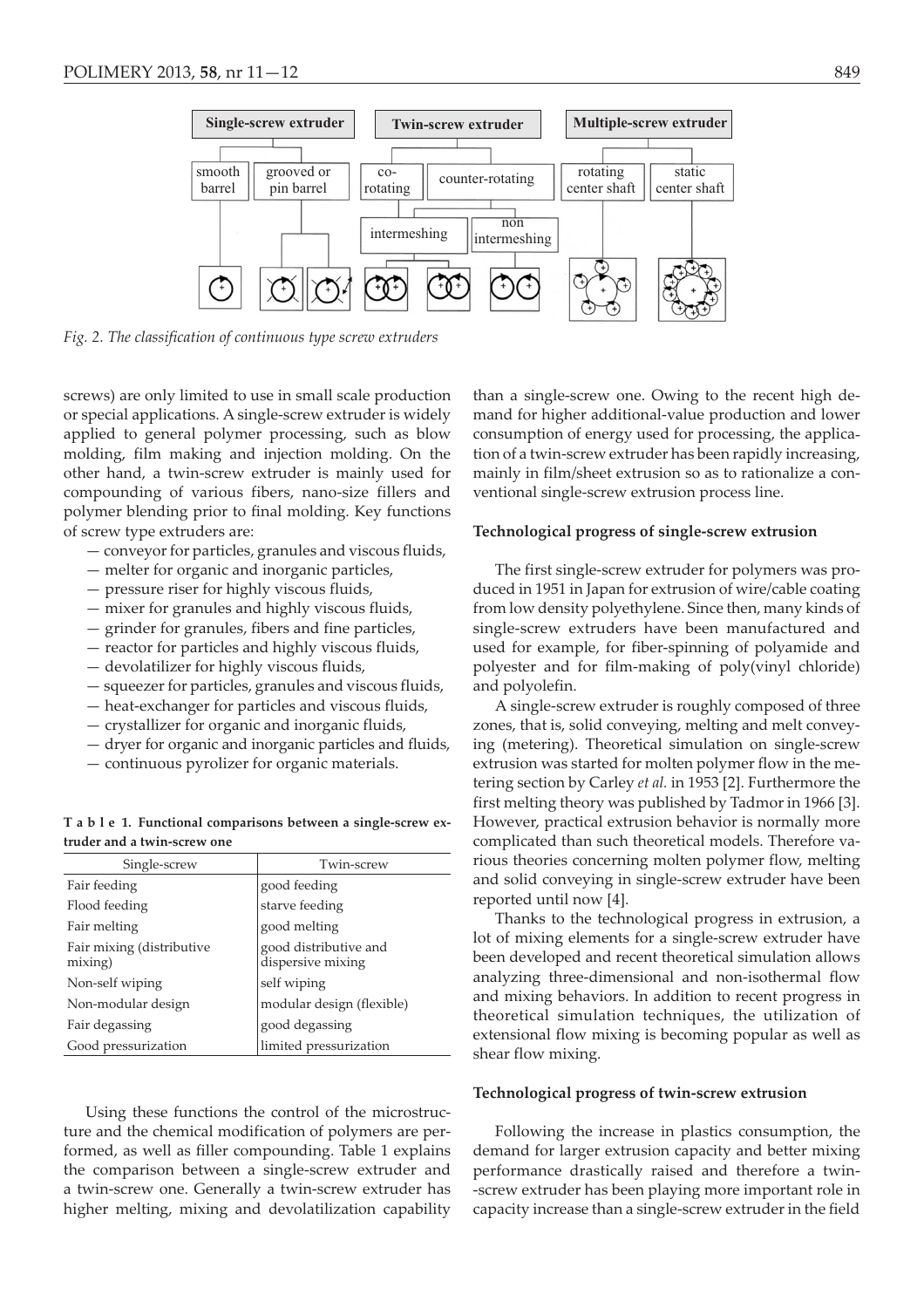

Gear type mixing element Blister ring

*Fig. 3. Various mixing elements for an intermeshing co-rotat-*

*ing twin-screw extruder*

of compounding/pelletizing since early 1970s. The most important differences between a twin-screw extruder and a single-screw extruder are higher melting/mixing capability and self-cleaning effect, as well as precisely segmented screw/barrel structure. For a twin-screw extruder, various kinds of mixing elements have been also developed since 1960s, as shown in Figure 3. In this figure the most popular mixing element is the combination of diversified kneading disks with left-handed/right- -handed configuration and/or the adjustable thickness. As a result, these mixing elements are applicable to different operational purposes with wide variety of materials.

In case of an intermeshing co-rotating twin-screw extruder, molten polymer flow behavior was analyzed in detail and several flow simulation programs were commercialized in 1990s. Furthermore, recent theoretical developments enable to apply sophisticated 3D analyses for the complex kneading disk alignment and to contribute greatly to mixing effect improvement. Figure 4 shows grooved barrel structure for an intermeshed co-rotating twin-screw extruder as an example of complex



*Fig. 4. Grooved barrel structure for an intermeshing twin-screw extruder*

screw/barrel geometries. The flow behaviors around grooved barrels and kneading disks were calculated by a particle tracing method [4]. From these results the combination of grooved barrels with kneading disks was optimized so as to obtain more homogeneous flow behavior at lower polymer temperature. Lately the optimum combination of grooved barrels and kneading disks has been successfully applied, for example in practical use of polypropylene-carbon nanotube compounding.

# **HISTORY OF SCREW EXTRUSION RELATED TECHNOLOGIES**

Table 2 explains the historical progress in polymer processing technology in the past. In this table double underline items show the progress in technology related to polymer materials, single underline items concern to developments in processing machinery and other items relate to the activities of the academic or industrial society for plastics and rubber. The history of extrusion has started from rubber processing and then applied to plastics processing in the early 1930 after the commercialization of polystyrene, poly(vinyl chloride) and polyethylene.

**T a b l e 2. History of polymer processing technologies**

| Year | Technology                                                            |
|------|-----------------------------------------------------------------------|
| 1909 | Synthetic rubber - methyl-isoprene (Hoffman, Germany)                 |
| 1916 | Banbury mixer for rubber (Farrel, USA)                                |
| 1930 | Polystyrene production (BASF, Germany)                                |
| 1931 | Poly(vinyl chloride) production (BASF, Germany)                       |
| 1933 | Injection molding machine for plastics (Franz, Germany)               |
| 1938 | High pressure type polyethylene production (ICI, UK)                  |
| 1939 | Intermeshing type twin-screw extruder (LMP, Italy)                    |
| 1939 | Single-screw extruder for plastics (Troester, Germany)                |
| 1943 | 1st Annual Meeting of Society of Plastics Engineers<br>(Detroit, USA) |
| 1949 | Extrusion blow molding machine (Kautex, Germany)                      |
| 1951 | Single-screw extruder in Japan (JSW, Japan)                           |
| 1952 | Foundation of Japan Society of Polymer Science (Japan)                |
| 1953 | Single-screw extrusion theory (DuPont, USA)                           |
| 1955 | Modular type twin-screw extruder (W&P, Germany)                       |
| 1955 | Twin-screw extruder for PVC in Japan (Toshiba, Japan)                 |
| 1959 | Single-screw melting behavior (Maddock, USA)                          |
| 1962 | Devolatilization theory in extrusion (Latinen, USA)                   |
| 1965 | 1 <sup>st</sup> International Plastics Fair (Tokyo, Japan)            |
| 1966 | Single-screw melting theory (Tadmor, USA)                             |
| 1968 | Ziegler-Natta catalyzed polyolefin (Germany, Italy)                   |
| 1972 | Reactive extrusion for graft copolymer (Ide, Japan)                   |
| 1975 | Injection molding process simulation (Wang, USA)                      |
| 1978 | Injection molding simulation commercialization (MF,<br>Australia)     |
| 1981 | Thermoplastic elastomer by dynamic cure (USA)                         |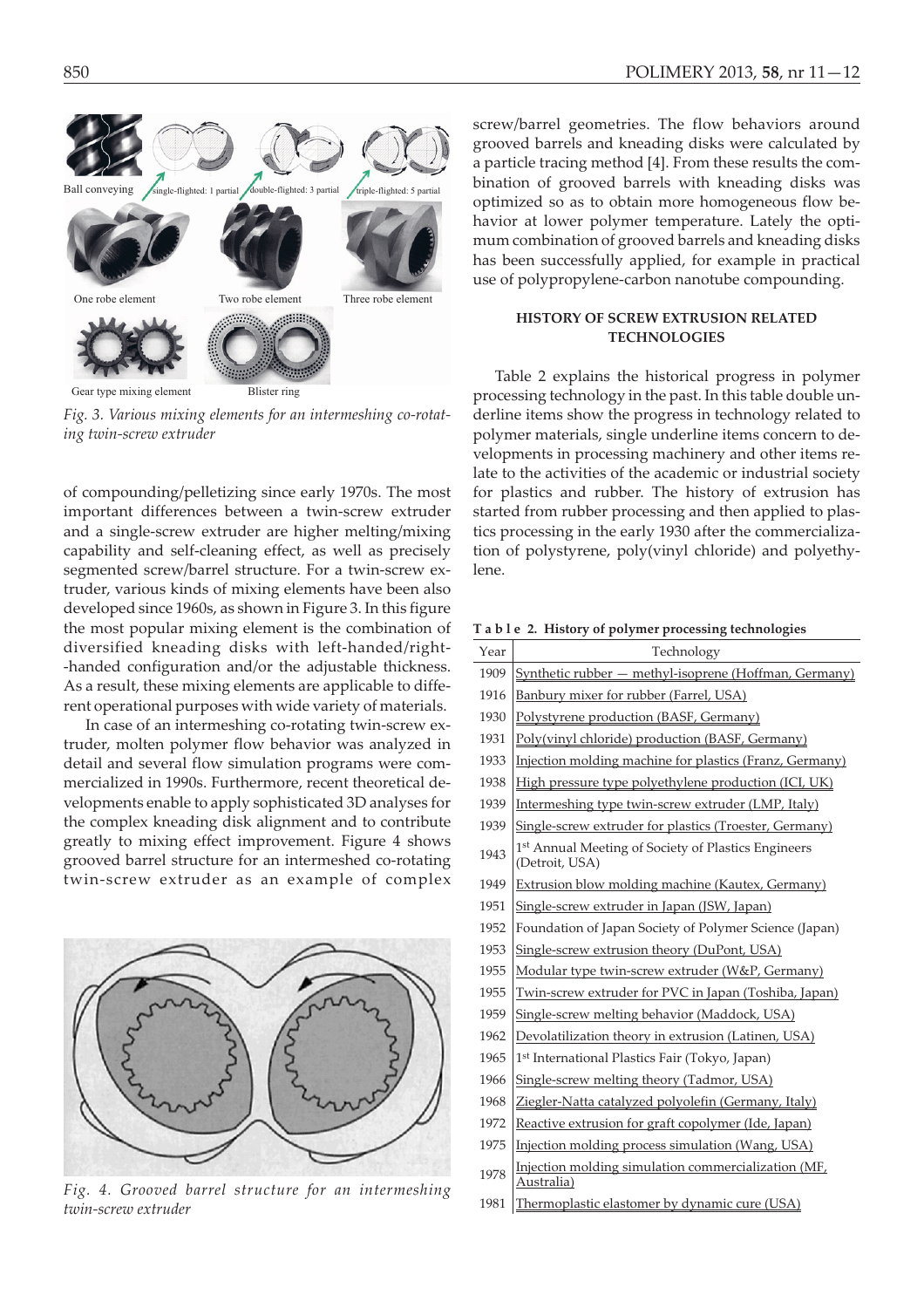Ï

| 1981 | <u>Twin-screw extruder melting theory (Sakai, Japan)</u>                         |
|------|----------------------------------------------------------------------------------|
| 1983 | More than 10 000 injection molding machine production<br>(Japan)                 |
| 1985 | 1st Polymer Processing Society Annual Meeting (Akron,<br>USA)                    |
| 1987 | Over 10 million tons plastic production/year (Japan)                             |
| 1989 | 5th Polymer Processing Society Annual Meeting (Kyoto,<br>Japan)                  |
| 1990 | Foundation of Japan Society of Polymer Processing<br>(Japan)                     |
| 1990 | Nylon-Clay, nanocomposite for car parts (Toyota, Japan)                          |
| 1991 | Metallocene catalyzed polyethylene (Japan, USA)                                  |
| 1991 | <u>Thermoplastic elastomer/polypropylene blends (Toyota,</u><br>Japan)           |
| 1993 | Supercritical fluid foaming injection molding (Trexel,<br>USA)                   |
| 1998 | 4 <sup>th</sup> Polymer Processing Society Annual Meeting<br>(Yokohama, Japan)   |
| 2002 | <u>Poly(lactic acid)</u> commercial production (Cargill/Dow,<br>$\overline{USA}$ |
| 2004 | 22 <sup>nd</sup> Polymer Processing Annual Meeting (Yamagata,<br>Japan)          |

The full-scale developments in the plastics industry and polymer processing technologies in Japan have started since 1950s. Japan Society of Polymer Science (SPSJ), which mainly deals with polymer materials, was founded in 1952, but Japan Polymer Processing Society (JSPP) was established 48 years after this foundation. JSPP has three kinds of periodical meetings to be held every year (Annual Meeting, Regional Meeting and Asian Workshop). On the other hand, International Polymer Processing Society (PPS) was established as a global academic society at Akron (USA) in 1985. And till now, Annual PPS Meetings were held three times in Japan (1989 in Kyoto, 1998 in Yokohama and 2004 in Yamagata).

Several polymer processing machines such as extruders have started to be manufactured in Japan in early 1950s [5]. However, a very interesting thing is that the elementary components of these machines have not essentially changed, although their size, control/monitoring equipment, output capacities drastically changed. For example, in case of single-screw extruders, the output of 65 mm screw diameter was only 30 kg/h in 1950's (at present, more than 500 kg/h) and the cable coating speed was 66 m/min (now, more than 2000 m/min).

Recently, the capability of processing machines was much upgraded in accordance with the expansion of the polymer industry in the world. For example, a large scale single-screw extruder with the diameter  $D = 700$  mm, a large scale intermeshing twin-screw extruder of the diameter  $D = 450$  mm, a long intermeshing twin-screw extruder with screw and barrel length ratio *L*/*D* = 100 and a large scale devolatilization twin-screw extruder with six vent holes. These machines were manufactured in Japan during 1990—2000 corresponding to higher demand for productivity and functionality in the polymer industry.



*Fig. 5. Productivity improvement in typical compounding for an intermeshing twin-screw extruder 65 mm in diameter (according to [6])*

Furthermore, the output capacity of both of a singleand twin-screw extruder has been dramatically improving every year since 1960s, thanks to the improvement in sophisticated screw mixing segments, longer *L*/*D* (such as  $L/D = 40-100$ ), greater screw channel depth  $(D_{outer}/D)$ *Dinner* = 1.60—1.85), higher screw speed (600—2500 rpm), larger screw-drive torque, *etc*. Figure 5 shows the historical throughput progress in an intermeshing co-rotating twin-screw extruder for typical compounding with inorganic fillers (calcium carbonate) and polypropylene, as an example [6]. The throughput of a twin-screw extruder has jumped up about 10 times in 20 years, mainly owing to progress in both machine design and material improvements.

## **RECENT PROGRESS IN SCREW EXTRUSION**

#### **Fiber reinforcement**

### **Carbon fiber reinforcement**

Various kinds of plastic products reinforced with glass fibers are widely applied in injection molding mainly in the area of automobile parts and electric appliances. Recent developments are focused on the applications of carbon fibers (CF) to highly processed products such as airplanes, trains and passenger cars. One of the topical examples is the application of CF reinforced plastics (epoxy resin matrix) to a newly developed jet-liner, Boeing 787. Thanks to the technological progress in carbon fiber reinforcement, the total weight reduction attained nearly 50 % and the fuel consumption was reduced by 20 % compared to conventional jet liners. The other advantage of the CF use is that the safety can be improved. A carbon fiber reinforced plastic propeller shaft for a car shows higher impact absorption effect. In this application, the CF reinforced shaft indicates considerably higher impact energy absorption and vibration stability, which means superior performance in safety compared to a steel shaft.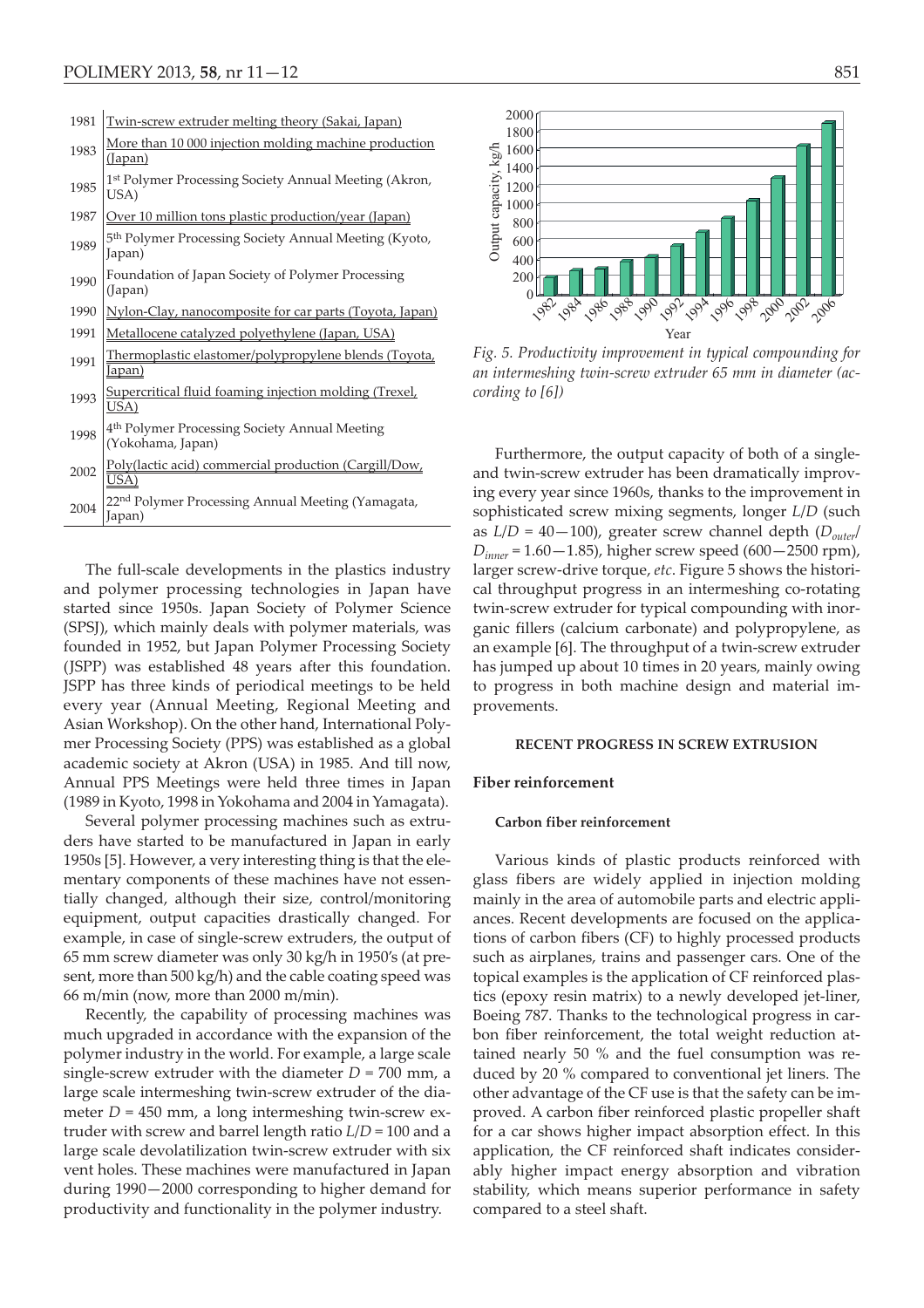In 2011 Toyota Motor and some other car manufacturers put on sales light-weight sport cars, which fully utilized CF reinforcement. Furthermore, many car manufacturers are now focusing on developing a small electric vehicle mainly used in cities, in which thermoplastic polymers are reinforced with CF. The utilization of CF to a passenger car parts easily applicable to injection molding is the next development target for Japan. For this purpose, long CF reinforced molding compounds, based on polypropylene and polyamide as a polymer matrix are coming on the market.

As other examples can be mentioned particularly polymer nanocomposites (PNC) containing carbon nanotubes (CNT). Single wall type CNT, have been now highlighted [7]. The applications of CNT composites are expected in lithium ion batteries, car/aerospace micro-precise parts such as micro-devices and small medical parts such as micro-catheter, as well as high-performance sealing for oil-drilling equipment.

#### **Natural fiber reinforcement**

Various fibers such as aramid and aromatic polyester are widely applied to the reinforcement in various products such as car tires. Today, the applications of natural fibers obtained from, *e.g*. sisal, jute, silk, bamboo and oil palm, are becoming popular, because they have great advantages in both sustainability and high specific strength, as shown in Table 3 [8]. To meet the present requirement in  $CO<sub>2</sub>$  emission reduction, many car manufacturers are trying use a combination of natural fibers and biopolymers such as kenaf or bamboo fibers. Toyota Motor recently put on sales a hybrid car, commercially named "SAI", which total inner surface is composed in 80 % of biopolymers.

**T a b l e 3. Characteristics of various natural fibrous materials (according to [8])**

| Fibrous<br>material | Density<br>$g/cm^3$ | Tensile<br>modulus<br><b>MPa</b> | Tensile<br>strength<br><b>MPa</b> | Specific<br>modulus<br>$GPa/gcm-3$ | Cost/<br>modu-<br>lus |
|---------------------|---------------------|----------------------------------|-----------------------------------|------------------------------------|-----------------------|
| Hemp                | 1.50                | 13                               |                                   |                                    |                       |
| Flax                | 1.30                | $13 - 26$                        | 344                               | 71                                 | 1                     |
| Jute                | 1.50                | $19 - 35$                        | 393                               |                                    |                       |
| Kenaf               | 1.50                | $15 - 37$                        |                                   |                                    |                       |
| Sisal               | 1.45                | $16 - 37$                        | 510                               | $3 - 82$                           | 1.5                   |
| Bamboo              | $0.9 - 1.2$         | $21 - 38$                        | $310 - 720$                       |                                    |                       |
| Glass fiber         | 2.50                | 70                               | 3400                              | 28                                 | 3                     |
| Carbon fiber        | $1.75 - 2.0$        | $250 - 600$                      | 5000                              | 134                                | 30                    |

Additionally, the compounding of nano-sized natural fibers obtained from cellulose fibrils is also becoming a hot topic lately, because high mechanical strength and transparency are expected, when nano-fibers are used for polymer composites [9]. Promising products in the near future are flexible organic electronic materials (EL) and car parts. Nano-fibers from natural cellulose pulp are obtainable when a high speed twin-screw extruder is used for grinding under high shearing conditions.

## **Polymer nanocomposites**

Polymer nanocomposite (PNC) contained in nano- -size inorganic filler is attracting much attention as an innovative composite since early 1990s. The first PNC, which is composed of polyamide and nano-size clay, was applied to production of car parts in 1990 in Japan [10]. It was developed in 1983 in a polymerization process. However, major developments in the world have been focused on melt-compounding processes, aiming to lower the manufacturing cost. In the case of car parts, furthermore, polypropylene is targeted as the most promising polymer matrix because of its light weight and high performance. The most serious problem is how to obtain polypropylene-based PNC with prospective physical properties. In the conventional melt-compounding process, multi-compounding steps were essential in the chemical modification both for nanoclay and polypropylene, because of their poor miscibility or affinity between two components. However a new compounding process was developed in Japan in 2003 in order to reduce the cost [11, 12]. This innovative extrusion process of PNC compounding is shown schematically in Figure 6. In this process, a large amount of water is injected to enforce higher shearing stress and better dispersion of nanoclay particles into a molten polymer in a twin-screw extruder. As a result of the water injection, the simplified extrusion process was applied to the polymer matrix and nanoclay without any kind of chemical modification. In Figure 6 PP is polypropylene and PETG is glycol modified polyethylene terephthalate, respectively.

In other examples, biopolymer PNC based on polylactide (PLA) was developed at Unitika in Japan [13]. The PLA-PNC offers greatly improved performance in high crystallization speed, heat-resistance and mechanical strength for injection-molded products.

# **Polymer blending**

Using twin-screw extrusion/compounding technology, lots of polymer alloys were produced in the polymer industry since late 1960s. At the early stage of polymer blending the main target were miscible polymer systems, but since late 1970s polymer blending for immiscible components has been actively developed.

In the early stage of 1960—1980 there was no clear mechanism to control the morphology during twin- -screw extrusion/compounding. Therefore, many visualization experiments and analyses on the morphology formation during extrusion have been actively carried out since late 1980s [14]. As an example, the complex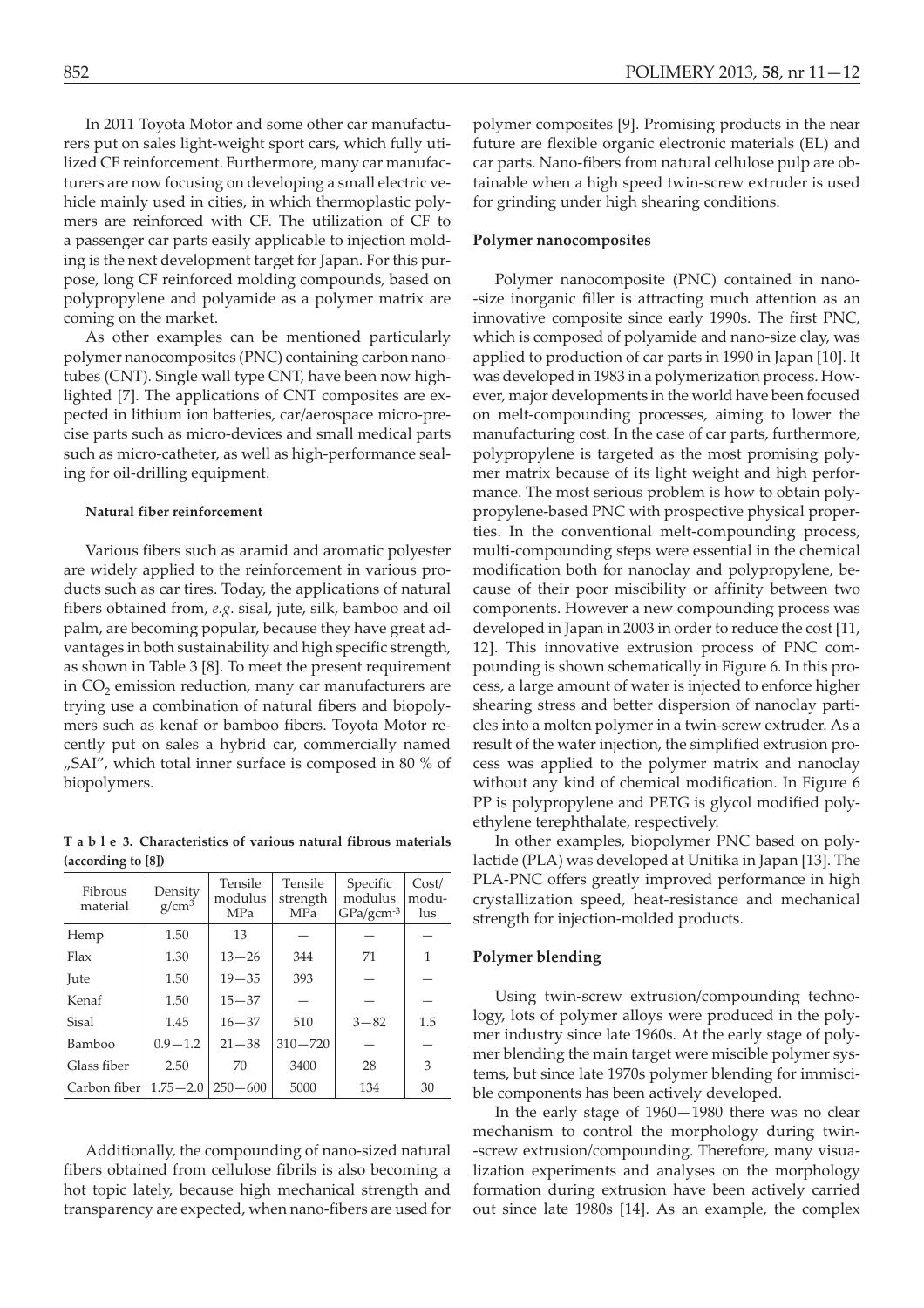

*Fig. 6. Newly developed PNC compounding systems (according to [11, 12])*

morphology formation in a twin-screw extruder was observed concerning a ternary polymer blending system (polyphenylene ether/elastomer/polyamide) for car parts [15]. During polymer blending operations from feeding to pelletizing, various kinds of physical and/or chemical changes were taking place in a twin-screw extruder, such as melting, dispersion, chemical reaction around the boundary layers of each phase and subsequently phase inversion [16]. For the morphological analyses of the product formed during blending, on-line sampling valves were utilized to extract polymer on-line from a twin-screw extruder. The molten polymer extracted at each zone was cooled down with liquid nitrogen as quickly as possible, prior to the progress chemical reaction and change the morphology.



*Fig. 7. Relationship between morphology, properties and mixing conditions (according to [17], reprinted under the permission of Plastics Age)*

As a result of these studies on the morphology, the blending mechanisms in a twin-screw extruder have gradually been made clear in 1990s. Figure 7 shows the schematic relationship concerning the morphology changes during mixing, processing and component properties such as thermodynamic and/or rheological characteristics [17]. The conformation of phase morphology in the polymer blends by reactive melt blending is very complex, depending on the processing conditions and the material properties. The parameters related to material properties are molecular *e.g*. structure, melt viscosity, melt elasticity and surface tension. Additionally the processing conditions, such as temperature, pressure, shear rate, residence time and feeding sequence, play very important roles in morphology formation during twin- -screw extrusion [14, 17].

Today, the focal point of interest concerning studies on morphology of a polymer alloy moved from micron- or sub-micron scale to nanoscale. That is because the nanoscale morphology offers the improvement in various physical and chemical properties. In particular, the improvement in optical and/or crystallization properties of molded products is greatly achieved in case of PLA polymer blends [18].

In late 2000s the sophisticated nanoscale morphology was reported by Atami *et al.* [19]. Utilizing a special compounding procedure with an extremely long twin-screw extruder  $(L/D = 100)$ , the nanoalloy obtained from this procedure exhibited distinctive mechanical properties, that is, very high elongation value under very high extrusion speed of 1000 mm/min, just the same as under low extrusion speed of 100 mm/min [19]. When the fracture behavior was compared with conventional high-impact polyamide and the nanoalloy (polyamide/polyolefin blends), the nanoscale polymer blends did not break down, but just deformed without cracks even under very severe impact conditions, under which the conventional tough polyamide was completely damaged. Taking advantages of these excellent characteristics, this polymer has been applied to various impact absorbing products such as car fender parts, sporting goods and head protection gears.

## **Reactive processing**

 $n$ Reactive processing" or  $n$  reactive extrusion" using a single- or twin-screw extruder has been long applied to chemical polymerization of high-viscosity polymers and devolatilization. Today the terminology of "reactive processing" widely includes reactive polymer blending and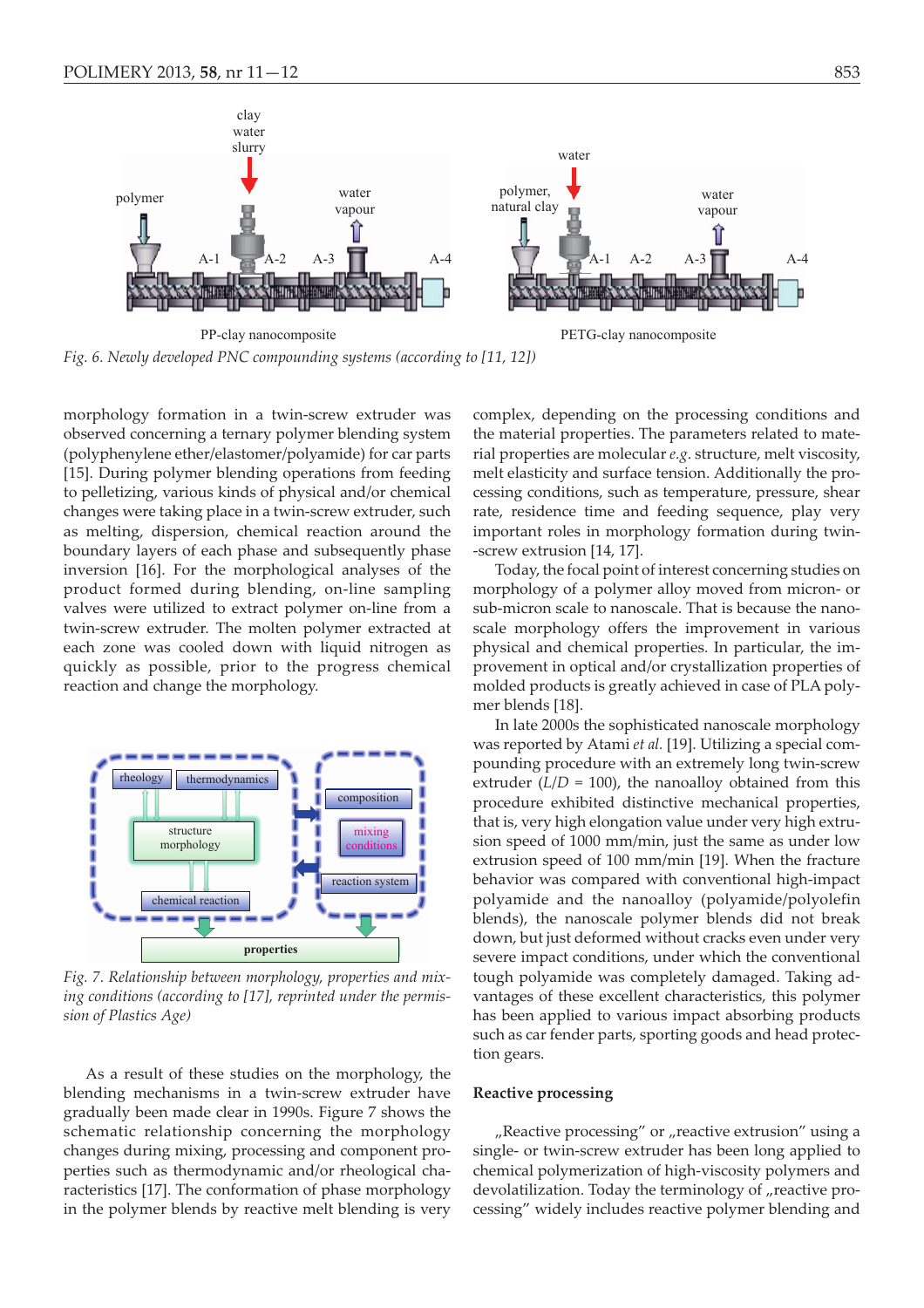chemical modification of polymers, as well as chemical polymerization accompanied with devolatilization operations [20—22]. Table 4 shows various items — candidates for reactive processing. This technology is rapidly progressing as important method to create highly functional polymers until now and from now on.

**T a b l e 4. Classification of reactive processing and commercialization items**

| Type of reactive<br>processing | Product obtained                                                       |
|--------------------------------|------------------------------------------------------------------------|
| Bulk polymerization            | ε-caprolactone, PMMA, PU, PLA, PS,<br>PA, PC, etc.                     |
| Graft copolymerization         | MA grafted PP, alkoxysilane grafted PE,<br>etc.                        |
| Reactive blending              | polymer blends, toughened PP,<br>dynamic vulcanization, TPE, TPV, etc. |
| Chemical modification          | functional EVA, chain-extended PET,<br>long-chain branched PP, etc.    |
| Depolymerization               | MW modified PP, devulcanized rubber,<br>etc.                           |
| Chemical recycling             | L-lactide, styrene monomer, MMA<br>monomer, etc.                       |
| Dewatering                     | post-treated rubber, ABS, etc.                                         |

#### **Waste rubber reclaiming**

Today our society requires all plastic products to be treated with proper recycling procedures. Reactive processing technology was applied to an innovative recycling process to reuse waste rubber from used cars and produce directly dynamic vulcanization thermoplastic elastomer (TPE) [23]. This process contains two kinds of recycling procedures. In the first procedure, waste ethylene-propylene rubber (EPDM) was mechanically broken down to lower molecular weight by high shearing forces generated from screw rotation in a twin-screw extruder. The mechanism of this reclaiming procedure is the selective scission of cross-links between weak S-S bonds by mechanical shear stress as shown in Figure 8. The reclaimed EPDM was reused for car parts again, because reclaimed EPDM vulcanizates obtained from this procedure exhibited the equivalent mechanical properties



*Fig. 8. Reactive processing for waste EPDM reclaiming (according to [23])*

compared to virgin ones in quality. The second recycling procedure is to obtain dynamically vulcanized thermoplastic elastomer (TPE or TPV) added with polypropylene into a twin-screw extruder, when reclaimed EPDM is obtained at the first reactive processing procedure. This TPE obtained from the second reactive processing is used for sealing rubber in cars. In these reactive processes the water injection was utilized for both generation of higher shearing stress to shear cross-links and the efficient extraction of nasty odor from thermally degraded rubber.

# **Chemical recycling of waste PLA**

A pyrolysis process to obtain a monomer with a screw type extruder is common, particularly in case of polymethylmethacrylate [24]. Recently, this technology was applied to biopolymer chemical recycling. In the case of PLA products used for electric appliances, flame retardant agents are normally contained in the products. The flame retardant agents such as  $Al(OH)_3$  and MgO accelerate chemical reactions to decompose polymer chain into monomer as a catalyst. Kyushu Institute of Technology has been developing this process in Japan as one of Government Projects since early 2000s. As a result, as shown in Table 5, the high L-lactide recovery rates were obtained when reactive processing technology was successfully applied using a twin-screw extruder [25]. In this system the moisture venting operation allowed more efficient recovery of L-lactide from waste PLA products.

**T a b l e 5. Chemical recycling results to obtain lactide from waste PLA (according to [25])**

| <b>Test</b><br>num-<br>ber | Moisture trap, %                       | Lactide<br>recovery<br>$\%$ | Composition of raw<br>material PLA                                                                     |
|----------------------------|----------------------------------------|-----------------------------|--------------------------------------------------------------------------------------------------------|
| 1                          | 36 % (venting from<br>No. 1 vent port) | 74.7                        | PLA contained with<br>$Al(OH)$ <sub>3</sub> as flame<br>retardant agent                                |
| 2                          | 50 % (venting from<br>No. 1 vent port) | 93.0                        | PLA contained with<br>$Al(OH)$ <sub>3</sub> as flame<br>retardant agent plus<br>MsO as catalyst 0.16 % |
| 3                          | — (without venting<br>from No. 1 vent) | 56.8                        | PLA contained with<br>$Al(OH)$ <sub>3</sub> as flame<br>retardant agent                                |

Since the establishment of The Kyoto Protocol to the United Nations Framework Convention on Climate Change in 1997, our society began to express a deep interest in developing bio-based polymers, so-called "biopolymers" and natural reinforcement additives. If practical ways to produce biopolymers from natural resources are developed, an eco-friendly or sustainable system of plastic products is achieved as shown in Figure 9 [1]. Recent technological development targets of biopolymer technology are listed in Table 6. Commercial production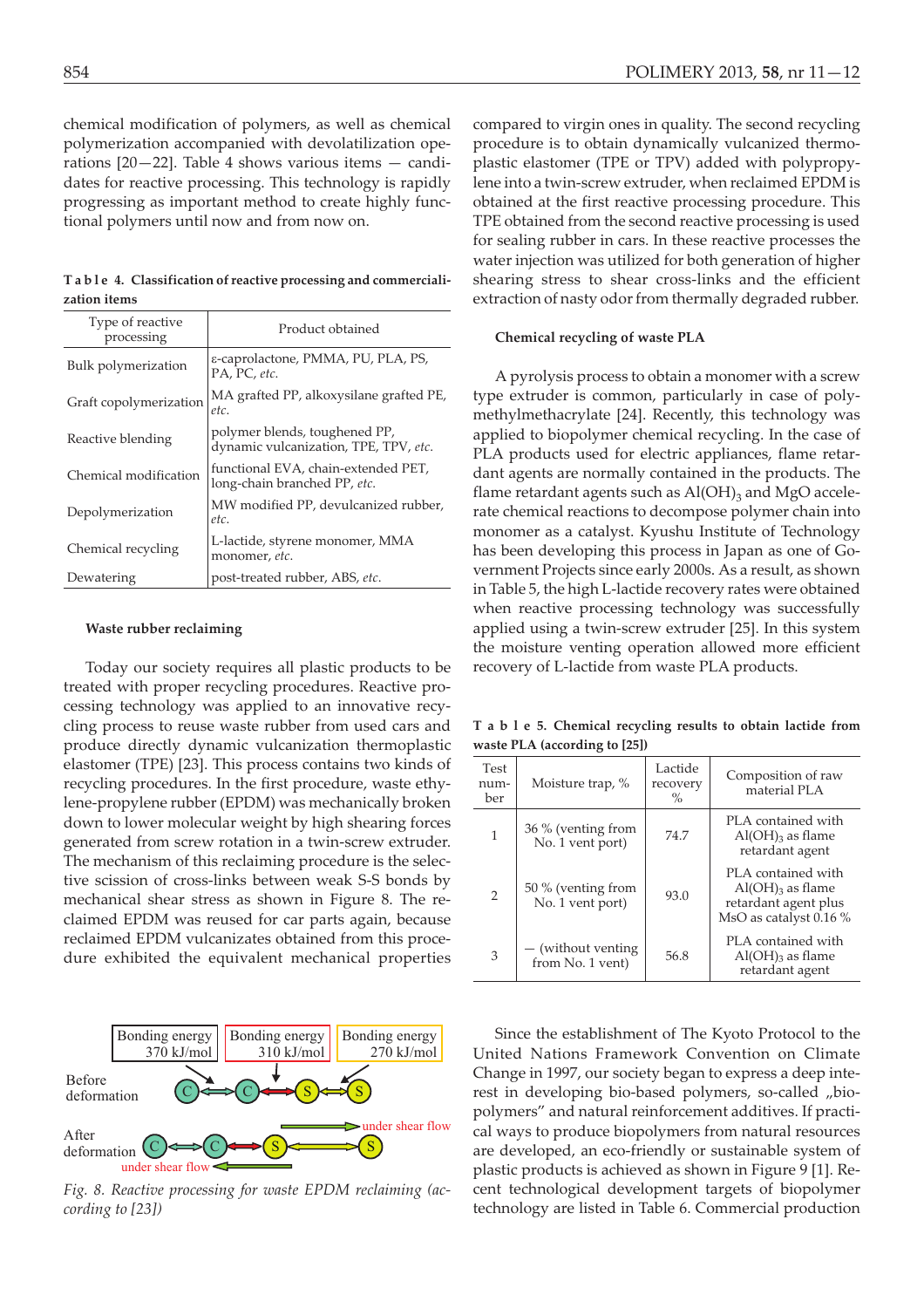

*Fig. 9. Eco-friendly patterns for a bio-polymer such as PLA*

of several kinds of biopolymers is now being developed in the world, although PLA is the most popular biopolymer at present. The biopolymer growth in the world is expected to reach more than three million tons per year in 2020 [26].

|                                                      | poly(lactic acid) (PLA)              |  |
|------------------------------------------------------|--------------------------------------|--|
| <b>Biopolymers</b><br>produced from<br>100 % biomass | polyhydroxyalkanoate (PHA)           |  |
|                                                      | polyolefin (Bio-PE, Bio-PP)          |  |
|                                                      | nylon 11 and nylon 10-10             |  |
| Biopolymers<br>produced from<br>parts of biomass     | cellulose acetate (CA)               |  |
|                                                      | trimethylene-terephthalate (Bio-PTT) |  |
|                                                      | polyethylene-terephthalate (Bio-PET) |  |
|                                                      | polyurethane, unsaturated polyester  |  |
|                                                      | polycarbonate (Bio-PC), Nylon 610    |  |
|                                                      | polybutylene-succinate (PBS)         |  |

**T a b l e 6. Various bio-polymers developed in Japan**

# **Film/sheet extrusion**

Until now, film/sheet extrusion has been developing as one of the most important polymer processing technologies since the embryonic time of 1950s for plastics, in parallel with fiber extrusion. Accordingly, the present film/sheet production reached about 30 % market share of the total plastics consumption in the world. Furthermore, recently new applications of film/sheet products have been rapidly advancing in various fields of electronic and optical industries, as well as in conventional packaging and agriculture fields. As a result of these trends, film/sheet extrusion technology is developing in two major directions. One is higher productivity with lower manufacturing cost, for example package films 6.5—10 meters in width, and the other is higher functionality, such as light guide films produced by sophisticated biaxial stretching extrusion. High performance polymer films/sheets produced by extrusion can be classified into the following types:

— polarizing film, phase contrast film, anti-reflection film, optical diffusion film;

— reflection film, electro-conductive film, condenser film, anti-static film, dicing film, photosensitive film, release film;

— solar battery sealing film, lithium battery separator film, fuel cell membrane;

— optical barrier film, vapor deposited film;

— window seal film, easy peal film, anti-corrosion film, anti-fogging film, *etc*.

Recently the applications of these sophisticated film/sheet products have been rapidly expanding towards various fields.

## **Highly multi-layered film extrusion**

Film extrusion processes for thermoplastics are mainly classified into two groups, that is, blown film extrusion and melt-cast film extrusion [27]. Nowadays,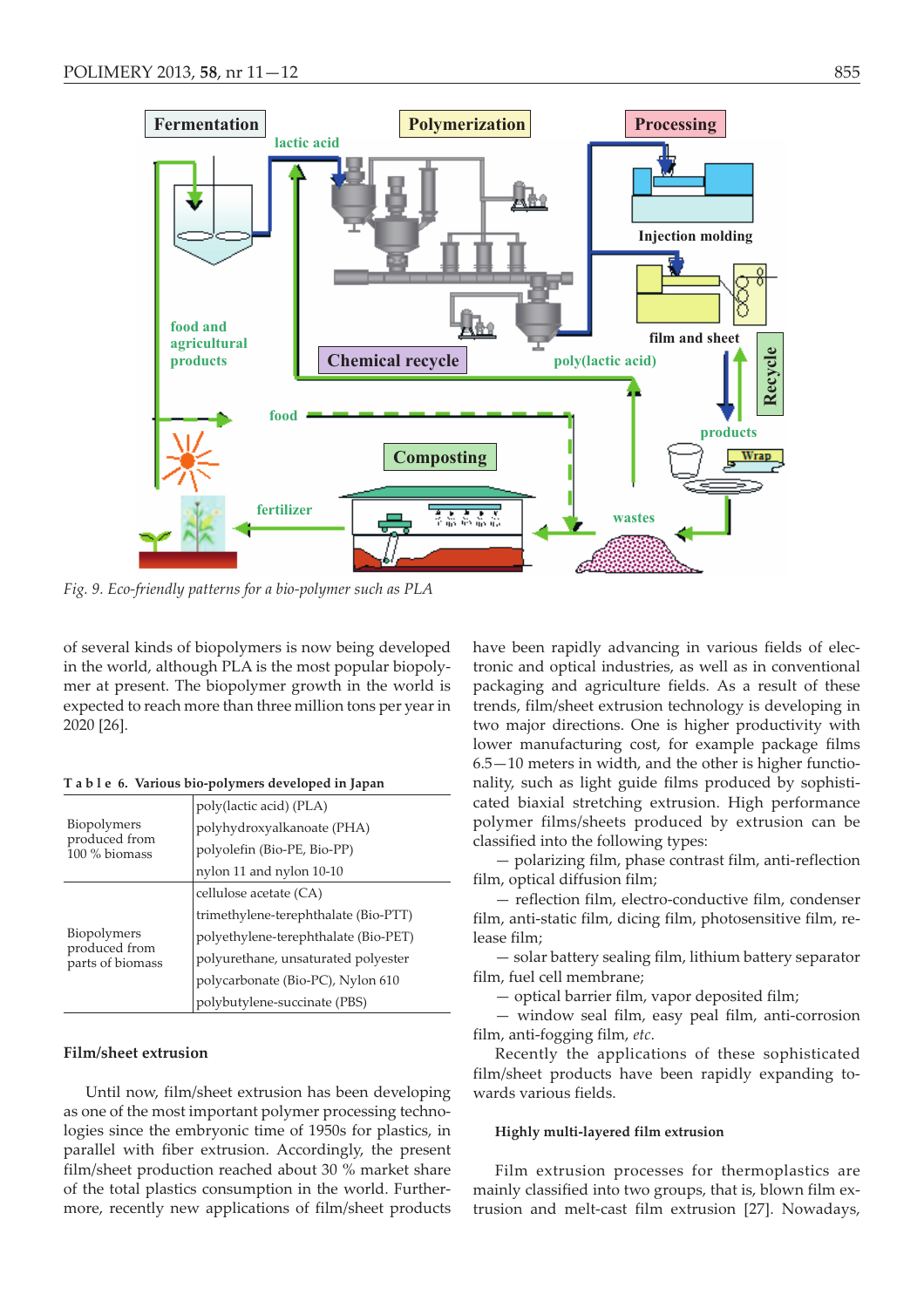multi-layered film extrusion technology has been rapidly advancing, for example, in packaging application. Furthermore, the number of multi-layers is greatly increasing, depending on the application. In a special case, about 1000 layered film is applied. It has metallic gloss and is used for a car part such as tachometer display. These multi-layered films are fabricated using sophisticated multi-feed block dies connected with several screw extruders.

## **Optical film extrusion**

Highly functional film applications for optical devices such as LCD-television, mobile phone, personal computer, car navigation system, *etc*. Standard manufacturing process of these films was usually a solvent casting method until now, because of the difficulties in control of the optical anisotropy and thickness precision. Recently an extrusion casting process has been developed as a more efficient production method, thanks to recent progress in the extrusion technology.

Today a conventional sequential biaxial stretching film production line is widely applied to various thermoplastic polymers such as PET, polyethylene, polypropylene, polycarbonate, cyclopolyolefin and PLA. Up to now, the major stream of film extrusion technology was how to obtain higher production speed and wider film with better thickness precision. As a result, nowadays the take-up speed attained more than 500 m/min, stretched film width is 8—10 meters (50 years ago, the film speed was only 10 m/min in Japan as mentioned before).

The emerging technology in film extrusion deals with obtaining higher-value-added film/sheet for electronic and/or optical applications. As an example of the sophisticated technology in film extrusion, a special production line of biaxially stretched oblique films (with 45 degree optical orientation) was developed at Nippon Zeon [28] in Japan. In this film-stretching line, the film is stretched in the direction of 45 degree in the center so as to obtain specially oriented film with target angle. Owing to this development, a continuous roll-to-roll production process is directly available for fabricating multi-layered optical films. Prior to this technical development, patched phase difference film was used for the lamination at a batch production line.

## **Micro or nano surface transcription**

According to the progress in utilizing fine structural devices in the fields of biology and communication equipment, innovative technologies have been strongly demanded so as to precisely transcript fine 3D structures of micro- or nanoscale on the film surface. For this purposes, special transcription technology such as "roll-to-roll" process or "nano-in-printing" method has been actively developed since early 2000s. A continuous transcription method was applied to non-reflection film



*Fig. 10. "Melt transcription molding" system for micro- or nano-devices (according to [30, 31], figure courtesy of JSW)*

with complicated surface of moth-eye structure for LCD TV, as an example [29]. By use of moth-eye structure, TV screen with few reflections could be achieved.

In case of the transcription with micro- and/or nanoscale surface structure, the "nano-in-printing" method is popular at present, but the disadvantages of this process are long processing cycle time such as 15—30 min and the transcription area limitation. An innovative transcription method has been developed in early 2000s in Japan, which is so-called "melt-transcription molding" process mainly in the electronic and/or medical fields [30, 31]. This process utilizes a combination of extrusion (molten polymer coating by extrusion) and hot embossing technology. Figure 10 shows the outline of a "melt-transcription molding" system. Three dimensional structures of 5 micron scale with 120 mm square were fabricated within 30 s, for example, using polymethylmetacrylate, polycarbonate and cyclopolyolefin. The advantages of the "melt-transcription molding" are the reduction of cycle time and the applicability of larger transcription area and higher aspect ratio.

## **CONCLUSION**

Major modern plastics industry in the world has started since 1950 in Japan, and today the total plastics production of the world has attained about 300 million tons per year. Extrusion technology has greatly supported this advancement as the most important and fundamental tool for polymer processing.

Up to now the polymer industry has been focusing on higher productivity, smaller energy consumption and easy recycling. From now, however, high quality/performance of diversified products and the sustainability are indispensable in our society. To reconcile these conflicting issues, we have to fully utilize many kinds of process